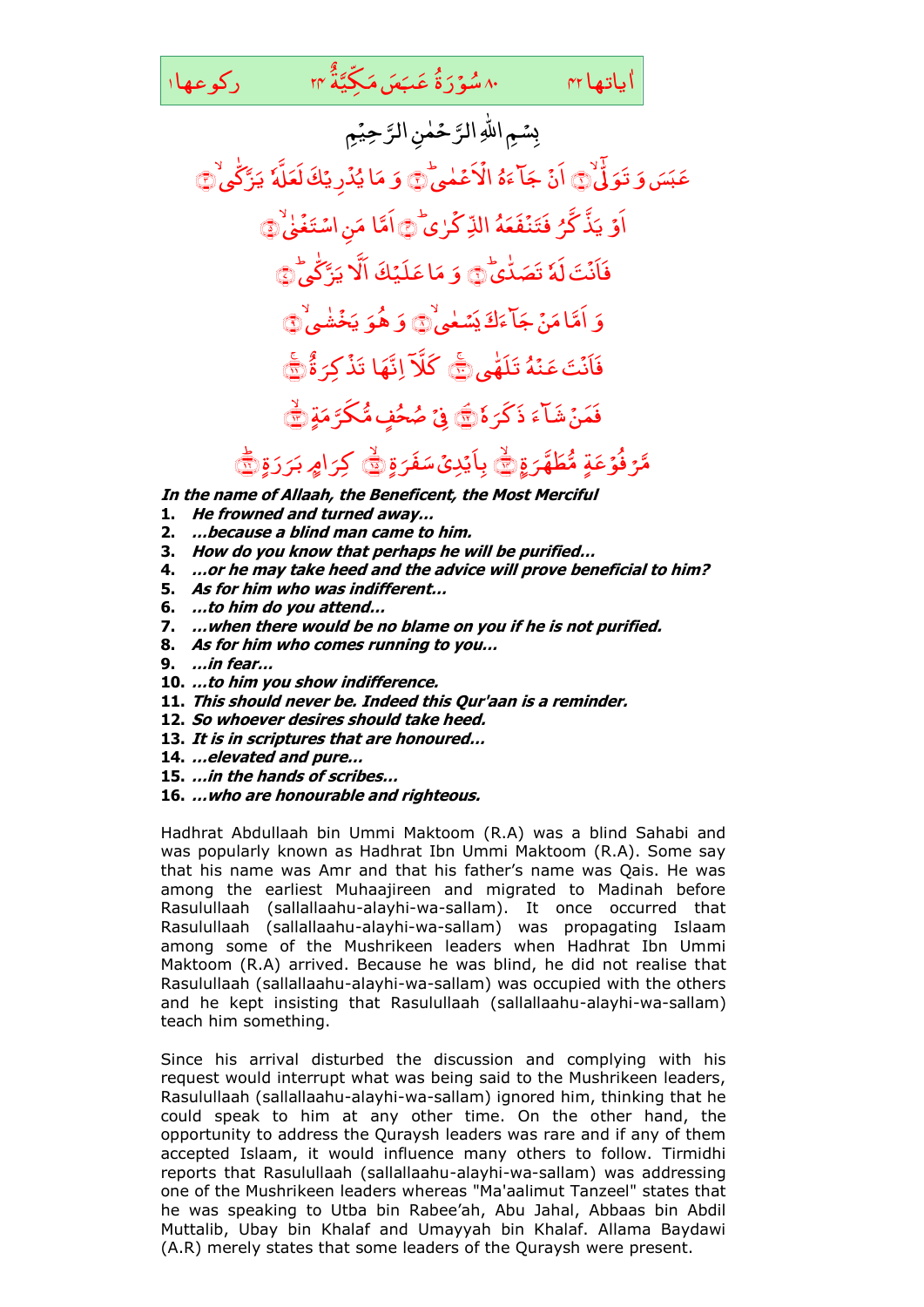Rasulullaah (sallallaahu-alayhi-wa-sallam)'s reaction became evident on his face when he frowned. Referring to this, Allaah says, **"He frowned and turned away because a blind man came to him."** Here Allaah refers to Rasulullaah (sallallaahu-alayhi-wa-sallam) as he third person to maintain his honour. It is only afterwards that Allaah addresses him as the second person when Allaah says, **"How do you know that perhaps he will be purified or he may take heed and the advice will prove beneficial to him?"** Because Hadhrat Ibn Ummi Maktoom (R.A) was a Mu'min, any advice given to him would have benefited him and served to purify him.

On the other hand, **"As for him who was indifferent, to him do you attend when there would be no blame on you if he is not purified."** The Mushrikeen leaders were indifferent towards the advice given to them. There was no need for Rasulullaah (sallallaahu-alayhiwa-sallam) to preach to them persistently because he was not obliged to make them believe.

Allaah continues, **"As for him who comes running to you in fear, to him you show indifference."** Allaama Qurtubi (A.R) writes that although Rasulullaah (sallallaahu-alayhi-wa-sallam)'s intention was laudable, Allaah chided him because the hearts of the men of "Suffa"<sup>1</sup> should not be hurt and to make it clear that a poor Mu'min is better than a wealthy Kaafir. The message here is the same as contained in verse 52 of Surah An'aam (Surah 6) where Allaah says, **"Do not shun those who call unto their Rabb morning and evening, aspiring for His pleasure. You are not accountable at all for them, nor are they at all accountable for you, that you shun them and become of the oppressors."** The same message is conveyed in Surah Kahaf where Allaah says, **"Restrain yourself with those who, seeking His pleasure, call to their Rabb morning and evening. And do not shift your attention from them with the intent of acquiring the adornment of this worldly life."** [Surah 18, verse 28]

After the revelation of this Surah, Rasulullaah (sallallaahu-alayhi-wasallam) showed special regard for Hadhrat Ibn Ummi Maktoom (R.A). When Rasulullaah (sallallaahu-alayhi-wa-sallam) used to see him approach, Rasulullaah (sallallaahu-alayhi-wa-sallam) would say, "Welcome to the one concerning whom my Rabb has chided me." Rasulullaah (sallallaahu-alayhi-wa-sallam) would then ask him several times if he needed anything. "Isti'aab" and "Isaabah" mention that Rasulullaah (sallallaahu-alayhi-wa-sallam) appointed Hadhrat Ibn Ummi Maktoom (R.A) as governor of Madinah thirteen times when Rasulullaah (sallallaahu-alayhi-wa-sallam) left on expeditions. In Rasulullaah (sallallaahu-alayhi-wa-sallam)'s absence, he was in charge of affairs in Madinah and would lead the salaah.

Allaah says further, **"This should never be"** i.e. you should never ignore a Mu'min who comes to you to learn the Deen because **"Indeed this Qur'aan is a reminder. So whoever desires should take heed."** The duty of Rasulullaah (sallallaahu-alayhi-wa-sallam) was to propagate the message of Islaam and he was not charged with making people believe. If anyone refused to believe, it was to his own detriment and his disbelief would not harm Rasulullaah (sallallaahualayhi-wa-sallam) in the least.

-

 $1$  The men of Suffa were a group of men whose number varied from time to time. They occupied a raised platform in the Masjid of Rasulullaah (sallallaahualayhi-wa-sallam), called the "Suffa". They devoted all their time to learning the Deen and had no occupation and no families. They remained hungry most of the time and would eat only when Rasulullaah (sallallaahu-alayhi-wa-sallam) could provide something for them.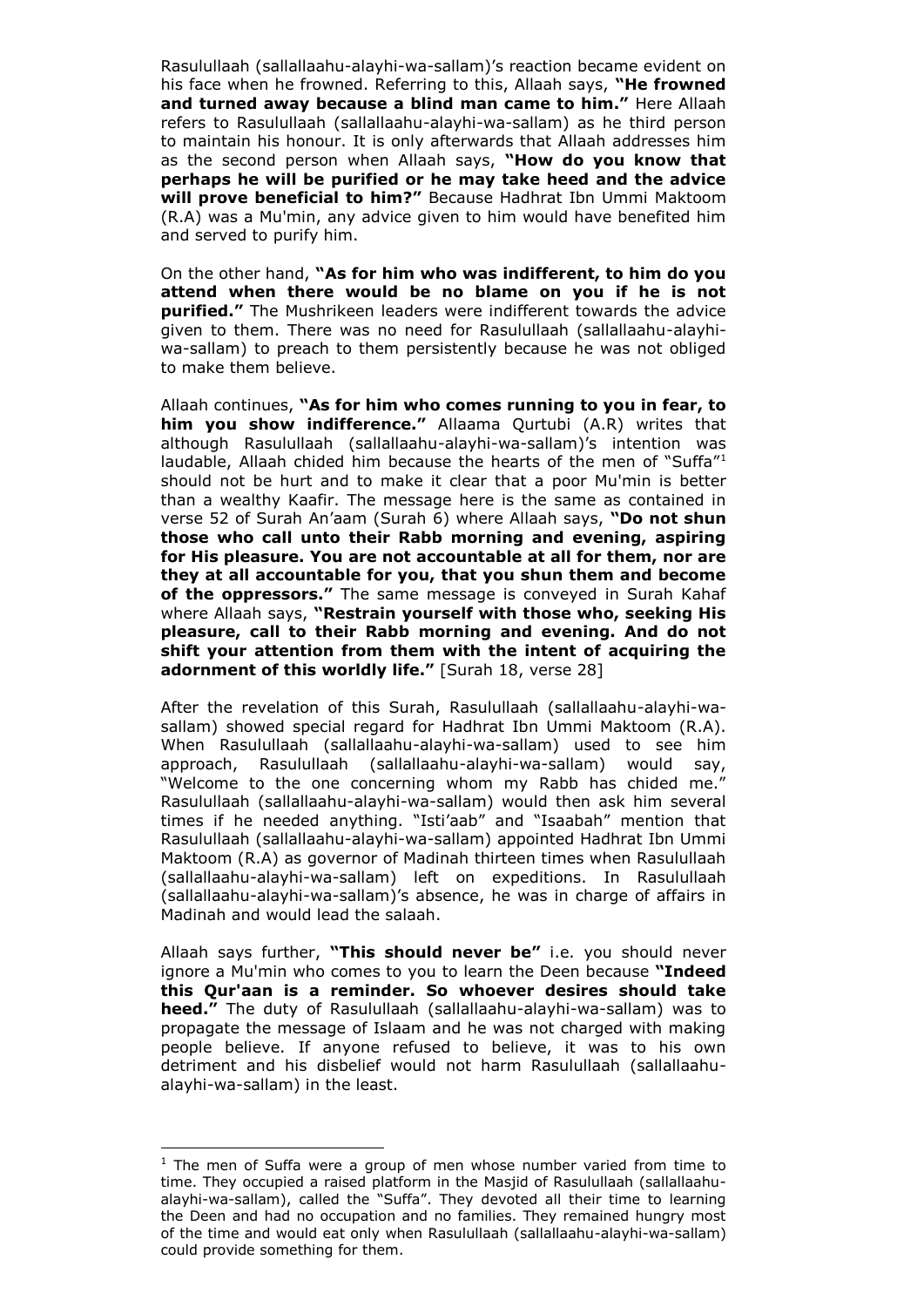Allaah then describes the Qur'aan itself when He says, **"It is in scriptures that are honoured, elevated and pure** (in Allaah's sight because the Shayaateen cannot reach there)**; in the hands of scribes who are honourable and righteous."** The Qur'aan is preserved in the "Lowhul Mahfoodh" where noble and pious angels record events.

قُتِلَ .<br>ب ا ام<br>ا ا<sup>ئ</sup>ي مَ َ ئىپ .<br>• ِ<br>رُ ذ ؙؚ الْانْسَانُ مَآ اَكۡفَهَ هٗ َ َل ف ْ اَكۡفَرَهٗ۞ مِنۡ اَيِّ شَيۡءٍ خَلَقَهٗ۞ مِنۡ نٌّطُفَةٍؕ ْ ر<br>نُّطَفَةٍ ۖ <del>مَ</del>لَقَ \* فَقَدَّرَ هُ فَقَدَّرَهُ ٢ ثَمَّ السَّبِيْلَ يَسَّرَهُ َ ثُمَّ السَّبِيَّلَ يَسَّرَهُ ۖ أَيَّ .<br>ثُمَّ اَمَاتَهٗ اَمَاتَ<mark>هٗ فَاَقُبَرَهٗ</mark> تەر<br>ئىر ؚ فَاَقْبَرَهُ ۞ لَٰهٌ لَـٰهَا لَهَا ءَاَنۡشَرَهٗ َ َشل ۡ َ ا َ اِذَا شَـاَّءَ اُنۡشَـرَةٗ (ﷺ ر<br>ب ا ض م*ک* ْ ä اب<br>ا کَلَّا لَمَّا یَقُضِ مَآ اَمَرَ هٔ َ  $\frac{1}{2}$ َ َم ا

## **TRANSLATION:**

- **17. Woe be to man! How ungrateful is he?**
- **18. From what did Allaah create him?**
- **19. From a drop of semen. Allaah created him, made him in due proportion…**
- **20. …and then eased the way for him.**
- **21. Allaah then gave him death and concealed him in a grave.**
- **22. Then Allaah shall resurrect him when He wills.**
- **23. Behold! Man has not done what Allaah has commanded him.**

These verses discuss man's ingratitude and his creation. Allaah says, **"Woe be to man! How ungrateful is he?"** Allaah created man and showers innumerable favours on him but he does not thank Allaah for them. Even worse is that man who refuses to accept Allaah as his Rabb.

**"From what did Allaah create him? From a drop of semen. Allaah created him, made him in due proportion."** If man ponders about his beginnings, he will truly humble himself before Allaah. Allaah developed the sperm cell from its original lowly state and eventually fashioned a human being with functioning organs and limbs. Allaah has also made the parts of the body in perfect proportion so that they may function optimally. Allaah says in Surah Qiyaamah, **"Was he** (man) **not a discharge of semen after which he developed into a clot of blood and then Allaah created him and perfected him?"** [Surah 75, verses 37,38]

After creating man, Allaah **"then eased the way for him."** Allaah led the foetus through the various stages of its development and when the child was ready to be born, Allaah made it possible for it to emerge whole through an extremely narrow exit.

Furthermore, **"Allaah then gave him death and concealed him in a grave."** Life and death are in Allaah's control. Man has no control over life, no control over death and no control over the life after death either. Allaah has taught man to bury the dead because burial is most befitting for man's honour. Leaving a corpse above the ground to be ravaged by animals who scatter the bones about does not accord man's body the respect it deserves. Every body therefore gets the respect it deserves. The treatment it receives after the burial depends on the deeds of the person in this world.

There are certain nations who cremate their dead and others who feed their dead to vultures. These are nations who do not follow a divine religion and are therefore grossly misguided. However, even their dead eventually end up in the ground because the ashes of the deceased come to rest on the ground and the vultures who devoured the corpse become dust after their death.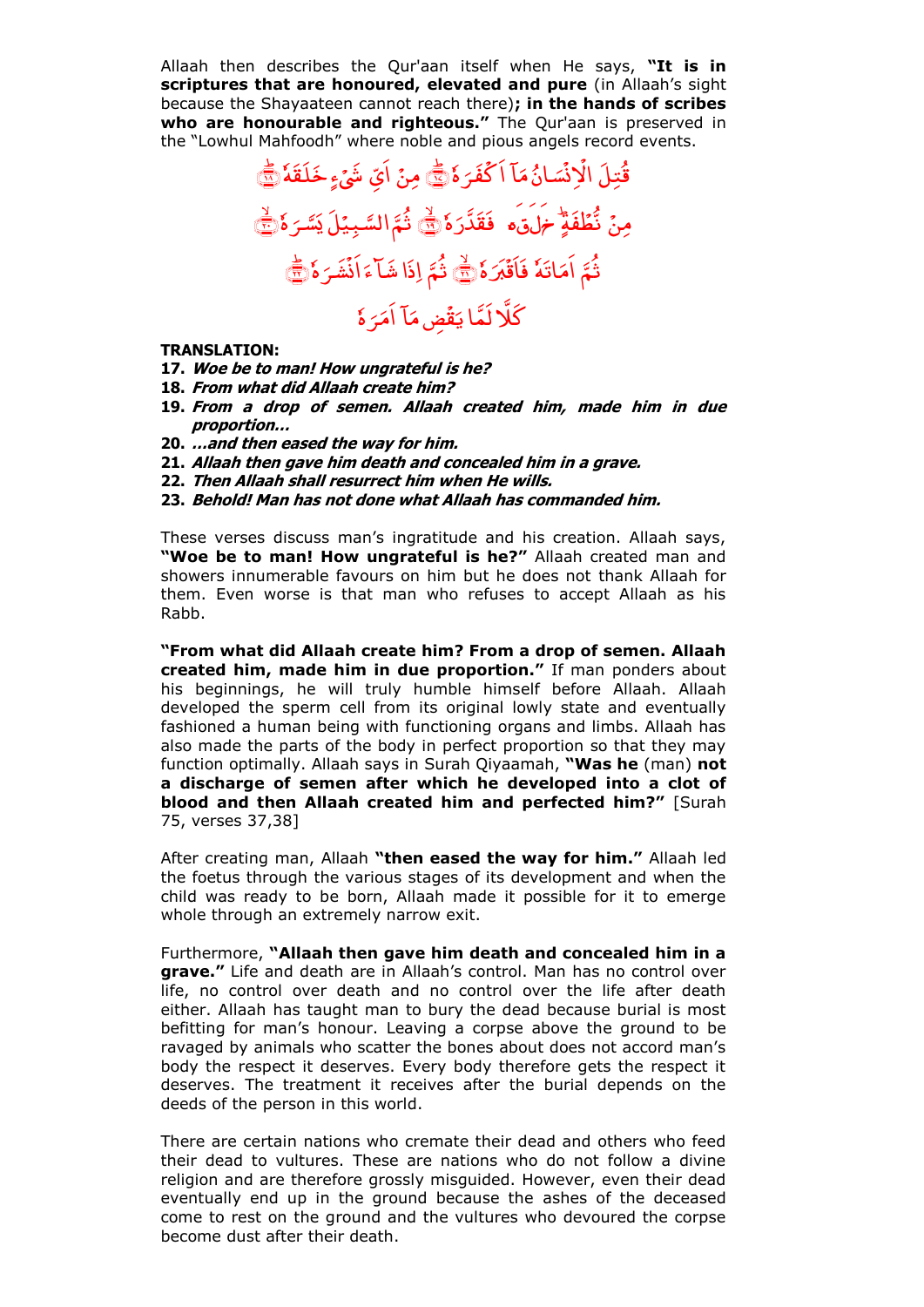In this regard Allaah says in Surah Mursalaat, **"Have We not made the earth consist of both the living and the dead?"** [Surah 77, verses 25,26]

Allaah states further that after creating man, perfecting him and causing him to die, **"Then Allaah shall resurrect him when He wills."** Death is not the end of a person. After death, people will have to account for whatever they did in this world and face the rewards or punishment they deserve.

**"No!** (Man has certainly not expressed gratitude. In addition to this) **Man has not done what Allaah has commanded him."** Some commentators state that this refers to breaching the pledge of "Alist"<sup>2</sup> . Whereas man pledged to acknowledge only Allaah as his Rabb, he breached the pledge after coming to this world. The verse could also refer to man's disobeying the commands of the Ambiya (A.S) and what is contained in the divine scriptures. Of course, the verse refers to the condition of man in general and to all of mankind collectively.

ائ َ ئىپ ۡ :<br>ز ذ ْ <sup>م</sup>ُطرِ الْإ ۡ ن ا<br>ا ی ْ فَلَيَنَظُرِ الْإِنْسَانُ إِلَىٰ طَعَامِمَ ﴾ .<br>بنا ٔ.  $\overline{\mathbf{z}}$ َ اَنَّا صَبَبْنَا الْمَالَ صَبًّا »عٌ<br>ب َ ض َ مَاً ءَ ْ الُمَآءَ صَبَّاۚ لَيْ ثُمَّ شَقَقُنَا الۡاَرۡضَ شَقَّا ؚ<br>ۣ <u>់</u> ااْل َ ن ْ ثَمَّ شَقَقَّنَا الْأَرْضَ شَقَّا <del>﴾</del> ا ًّ ≈<br>پ َ ئَنَا فِيُهَا حَ ٔ. فَاَثْبَتْنَا فِيُهَا حَبَّا لَچَّ وَّ عِنَبًا وَّ عِنَبًا وَّ قَضَّبًا ْ قضُبًا وَّ زَيۡتُوۡنَّا وَّ نَخۡلًا ؚ<br>? نَخۡلَا نَبَّٰٓ ۚ وَّ حَدَآيِقَ غُلۡبًا ْ دَايِقَ غُلً َ حَدَابِقَ غُلْبًا۞ وَّ فَاكِهَةً وَّ اَبًّا اُبًّا ﷺ َ مَّتَاعًا لَّكُمْ وَلِاَنْعَامِكُمْ ْ **ِلاَنْعَامِكُمْ** ﴾ تِ الصَّا خَّةُ َ ] ءَ <u>م</u> فَإِذَا جَآءَتِ الصَّآخَّةَ رَضَيَ

**24. Let man look at his food.**

**25. We make the rain pour forth in abundance.**

- **26. Then We cause the earth to part into clefts.**
- **27. We then grow in the earth grains…**
- **28. …grapes, vegetables…**
- **29. …olives, date palms…**
- **30. …dense gardens…**

-

**31. …fruit and fodder…**

**32. …for your benefit and for the benefit of your animals.**

Allaah commands man to reflect for a while. Allaah says, **"Let man look at his food."** Man should ponder about the various types of food that Allaah causes to grow from the ground such as **"grains, grapes, vegetables, olives, date palms, dense gardens, fruit and fodder."**  Allaah has created fruit for enjoyment and fodder for man's animals. Then too, these fruit and other food do not grow sparsely so that only one or two are available. Allaah causes them to grow in abundance from huge plantations so that entire nations are fed.

Allaah has made the rain a means for all these foods to grow. When the rain seeps into the ground, Allaah causes the seed of the plant to split and the shoot to sprout from it. Referring to this, Allaah says, **"We make the rain pour forth in abundance. Then We cause the earth to part into clefts."** Allaah has taken care of all this **"for your benefit and for the benefit of your animals."** Man should ponder about these phenomena and express gratitude to Allaah for all of this. Together with verbal gratitude, man should also show his gratitude by

 $2$  Refer to the commentary of verse 172 of Surah A'raaf (Surah 7).